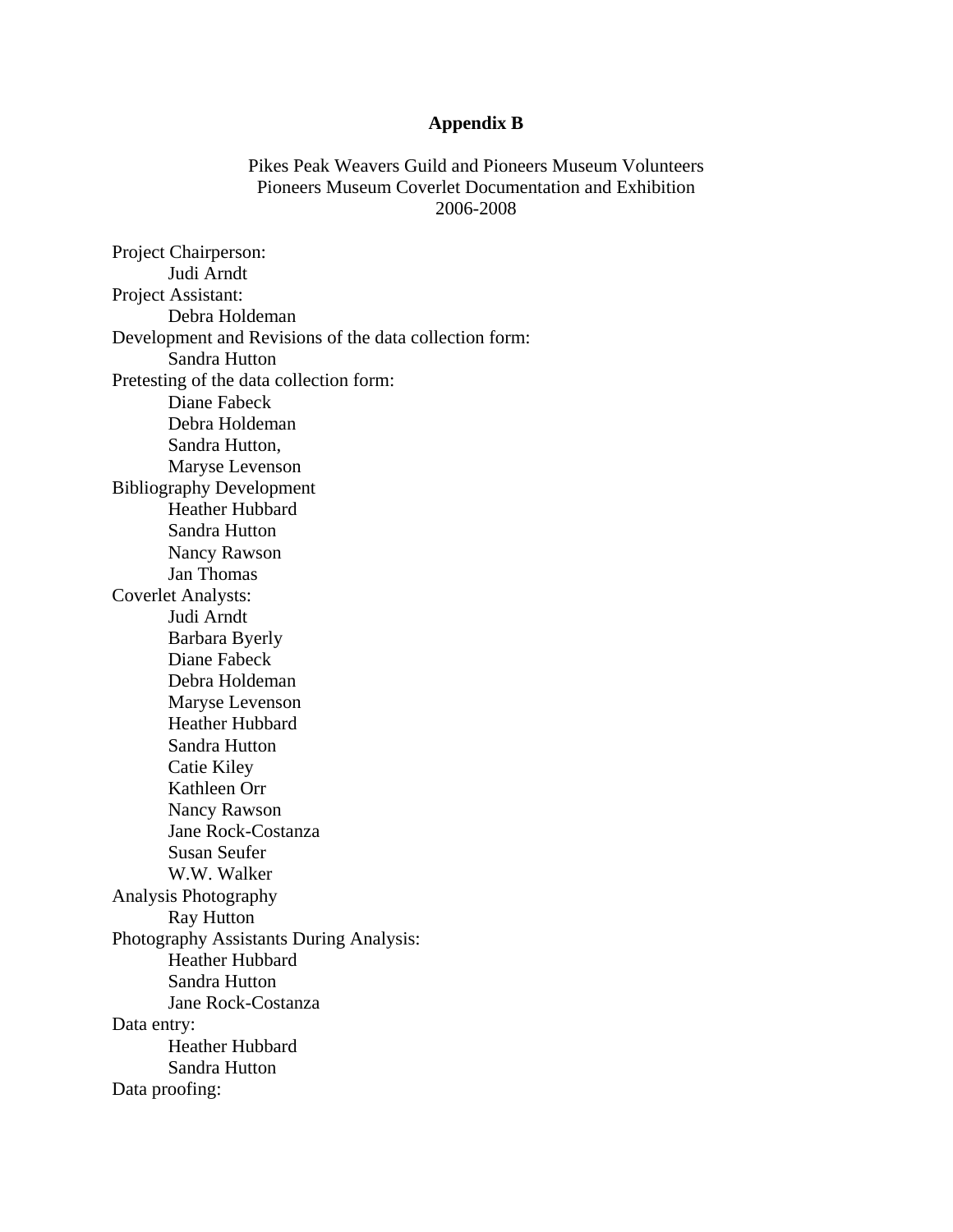Judi Arndt Sandra Hutton Compilation of Weaving Records: Heather Hubbard (library) Sandra Hutton (online catalog) Preparation of Coverlets for Exhibition Ellen Alderson Judi Arndt Barbara Byerly Becky Chapin Martha Davis Edna Devai-Alth Diana Francese Kathy Gaul Jalinda Gieck Catie Kiley Doreen McLaughlin Jan Thomas W.W. Walker Dottie Weir Publicity: Louise Conner Weavers of Modern Interpretations: Judi Arndt Susan Bowman Barbara Byerly Karen Currier Edna Devia-Alth Diane Fabeck Heather Hubbard Sandra Hutton Catie Kiley Sally Kuhn Maryse Levenson Linda Lugenbill Doreen McLaughlin Yvonne Mohr Gail Necker Siv Nelson Carol Seeds Susan Seufer Linda Shaffer Charlotte Updike W.W. Walker Beverly Weaver Carol Wilkinson